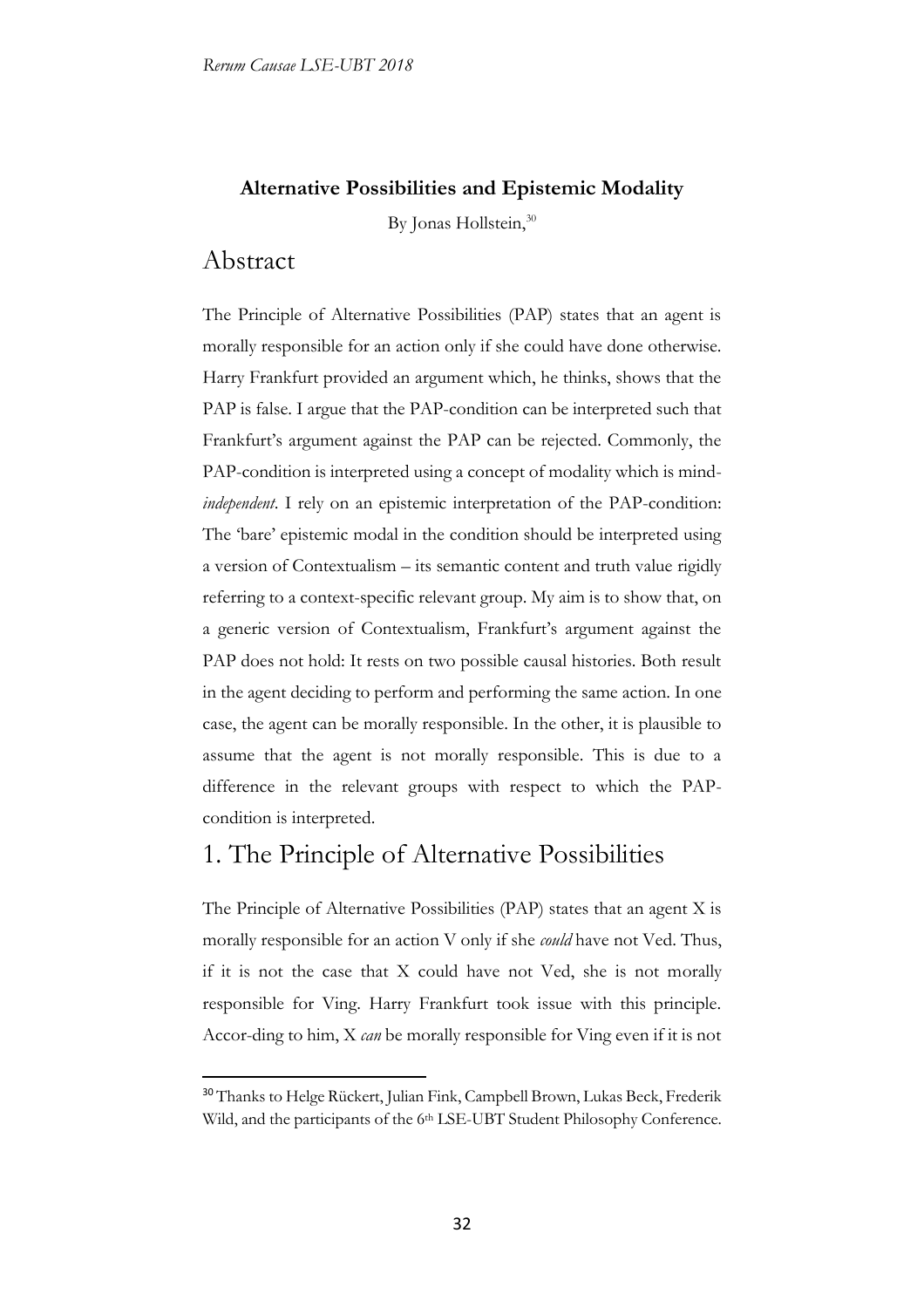the case that she could have not Ved (Frankfurt 1969, 829 f.). He provides this example:

> Suppose someone – Black, let us say – wants Jones<sub>4</sub> to perform a certain action. Black is prepared to go to considerable lengths to get his way, but he prefers to avoid showing his hand unnecessarily. So he waits until Jones $_4$  is about to make up his mind what to do, and he does nothing unless it is clear to him (Black is an excellent judge of such things) that  $Iones<sub>4</sub>$  is going to decide to do something other than what he wants him to do. If it does be-come clear that Jones $_4$  is going to do something else, Black takes effective steps to ensure that Jones<sub>4</sub> decides to do, and that he does do, what he wants him to do. Whatever Jones<sub>4</sub>'s initial preferences and inclinations, then, Black will have his way. (Frankfurt 1969, 835)

The example contains two possible causal histories:

H<sub>1</sub>: Black did not intervene and Jones<sub>4</sub> chose to V.

H<sub>2</sub>: Black did intervene and Jones<sub>4</sub> chose to V.

Frankfurt leaves it open if  $H_1$  or  $H_2$  is actual.

He assumes that Jones<sub>4</sub> can be morally responsible for Ving if  $H_1$  is actual, while he is *not* mo-rally responsible for Ving in H<sub>2</sub> (cf. Frankfurt 1969, 836). He argues that the PAP is 'mistaken' since it does not provide these results (Frankfurt 1969, 837). I agree that an analysis of the PAP is correct only if it provides the assessments:

- (1) Jones<sub>4</sub> can be morally responsible for Ving in  $H_1$ .
- (2) Jones<sub>4</sub> is *not* morally responsible for Ving in  $H_2$ .

In section 4, I argue that, on a mind-*dependent*, epistemic, and Contextualist reading of the PAP-condition, the PAP provides the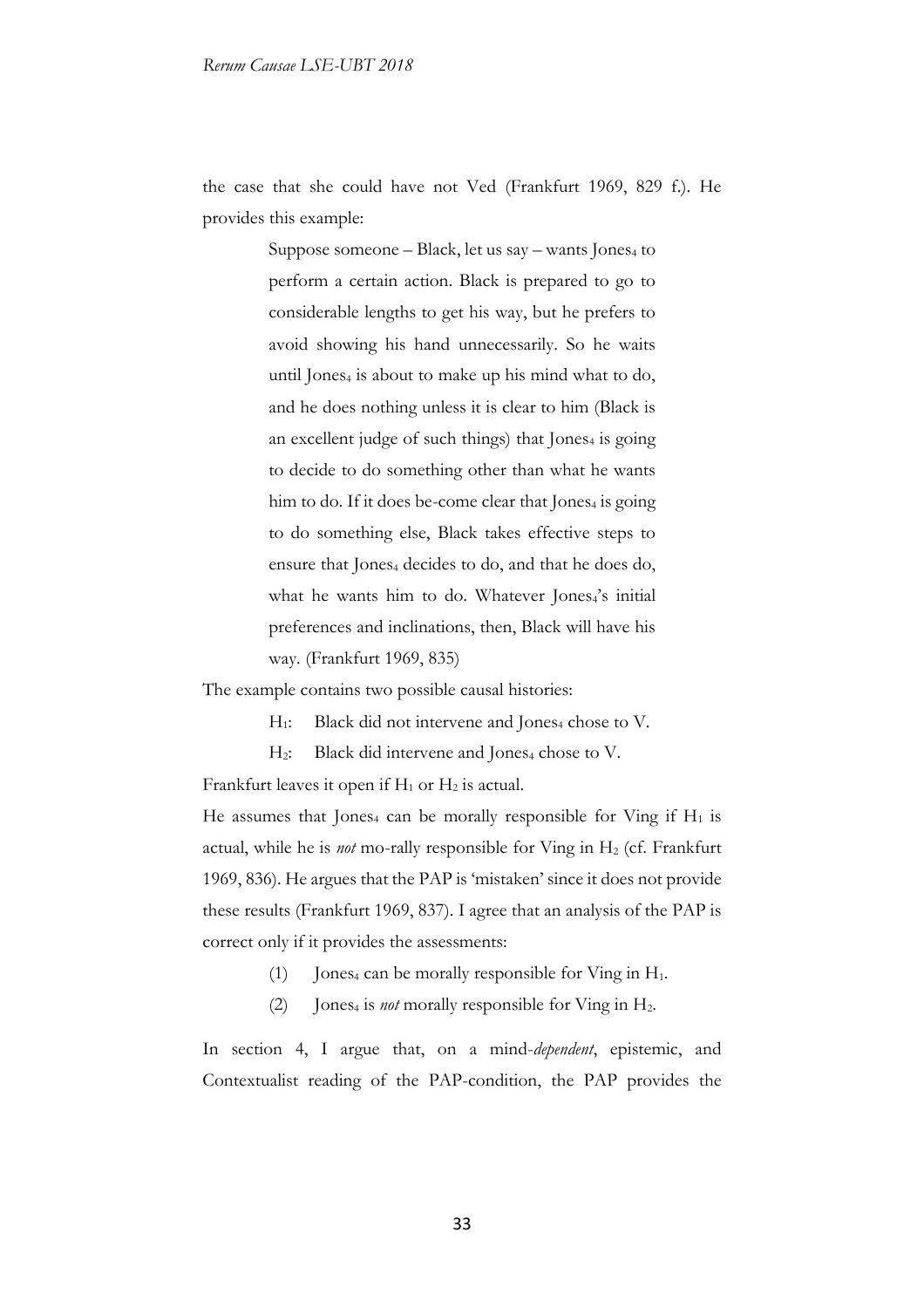assessments (1) and (2). This is why, I believe that the PAP can account for Frankfurt's Jones<sub>4</sub>-example.

## 2. Mind-Independent Modality

There have been numerous attempts to interpret the PAP-condition with a concept of moda-lity which refers to mind-*independent* truths.<sup>31</sup> In the following, I argue that an analysis of the PAP with metaphysical (see sec. 2.1) or physical (see sec. 2.2) modality does not provide the assessments (1) and (2).

#### 2.1 Metaphysical Modality

According to Timothy Williamson, a proposition A is metaphysically *necessary* if and only if whatever were the case, it would still be the case (Williamson 2007, 159):  $\Box A \equiv \forall p \ (\rho \ \Box \rightarrow A)$ . In contrast, A is metaphysically *possible* if and only if it is not the case that it would fail in every eventuality (Williamson 2007, id.):  $\Diamond A \equiv \exists p \neg (p \Box \rightarrow \neg A)$ . For instance: It is metaphysically *necessary* that  $2 + 2 = 4$ , that if X owns a pair of socks, she owns two socks, or – somewhat controversially – that water is H2O (see Kripke 1980). In contrast, it is metaphysically *possible* that X wins a game of chess which she actually lost: Even if she never played a game before and her opponent was a professional chess player.

The analysis of the PAP-condition with metaphysical modality is called 'Conditional Analysis'. A notable historical proponent was David Hume who suggested to condition moral respon-sibility on the truth of counterfactual statements such as "[...] if we chuse to remain rest, we may; if we chuse to move, we also may" (Hume 2007 [1748], 8.23/95):

(a) X would have not Ved if she had chosen not to V.

<u>.</u>

<sup>&</sup>lt;sup>31</sup> The term is borrowed from Williamson 2007, 134.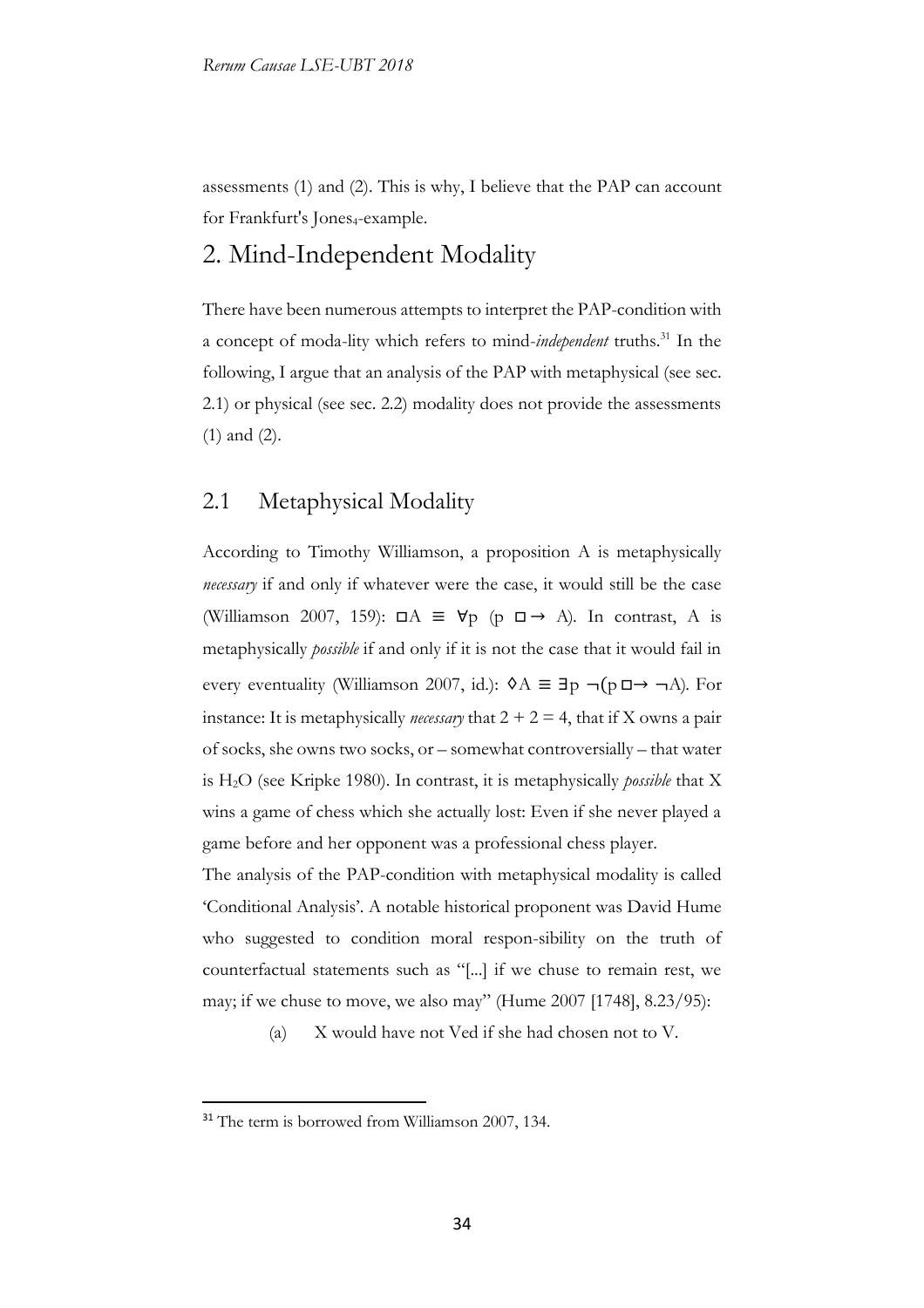Adopting (a) as the correct reading of the PAP-condition does not provide  $(1)$  and  $(2)$  in the Jones<sub>4</sub>-example. It is a necessary feature of the example that Jones<sub>4</sub> chooses to V. The counter-factual (a) is true if  $H_1$  or  $H_2$  is actual.<sup>32</sup> Jones<sub>4</sub> could have not Ved and, thus, can be morally responsible in  $H_1$  *and*  $H_2$ . The PAP does not provide (2).

In the 20<sup>th</sup> century, A. J. Ayer suggested two conditions to accompany (a):

- (b) X would have not Ved if nobody compelled her to choose as she did.
- (c) X would have not Ved if her Ving was not involuntarily in the sense in which the actions of a kleptomaniac are.<sup>33</sup>

Adopting (a), (b), and (c) as the correct reading of the PAP-condition still does not provide (1) and (2) in the example. Frankfurt leaves it purposefully open *how* Black 'ensures' that Jones<sub>4</sub> will V (cf. Frankfurt, 1969, 835). Neither (b) nor (c) applies to the example. The PAP does not provide (2): Jones<sub>4</sub> can be morally responsible for Ving in  $H_2$ .<sup>34</sup>

#### 2.2 Physical Modality

Others have argued that we need to explain the fact that an agent could have not Ved with reference to *physical* modality: As Roderick Chisholm puts it, "[w]e cannot say, 'It is causally necessary that, given such and such desires and beliefs, and being subject to such and such stimuli, the agent will do so and so'" (Chisholm 1982, 33). This entails Causal Indeterminism: A history H is indeterministic if and only if it is *not* the case that "[…] given a specified way things are at a time t, the way things go thereafter is fixed as a matter of natural law" (Hoefer 2016, 2.). There

<u>.</u>

<sup>32</sup> Cf. Lewis 1973, 16

<sup>33</sup> Ayer 1969, 282

<sup>&</sup>lt;sup>34</sup> I take it that the addition of further conditions will not help the proponent of the Conditional Analysis in the Jones<sub>4</sub>-example (cf. Fischer 2007, 53 ff.).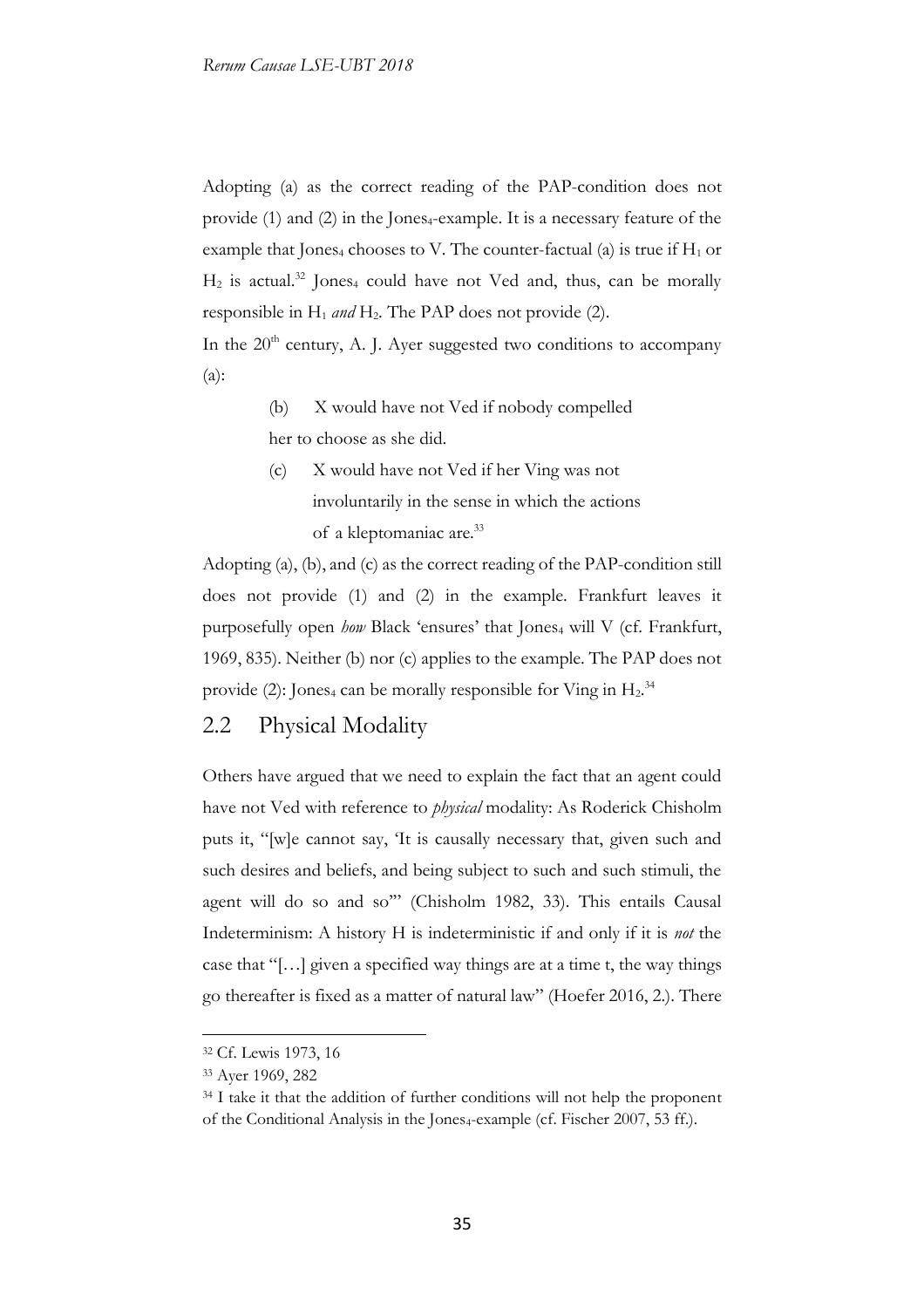have been various attempts to explain moral responsibility which presuppose Causal Indeterminism: Chisholm argues that X could have not Ved since her mental causation is irreducible to physical causation: "In doing what we do, we cause certain events to happen, and nothing – or no one – causes us to cause those." (Chisholm 1982, 32) Robert Kane argues that moral responsibility is ensured through a 'spill-over effect' from non-causal processes at X's synapses during important choices (cf. Kane 2002, 228).

Assume that X's choice to V is important. X could have not Ved if and only if …

> (d) There is no set of jointly sufficient conditions for X's choice to V in the actual causal history H.

Adopting (d) as the correct interpretation of the PAP-condition does not provide the assess-ments  $(1)$  and  $(2)$  in the Jones<sub>4</sub>-example.  $(d)$  faces a problem of Overdetermination. Black's capacity to intervene *suffices* to ensure that Jones<sub>4</sub> chooses to V. (d) is not satisfied in either  $H_1$  or  $H_2$ : In both histories, there is a set of jointly sufficient conditions for Jones4's choice to V. It is false, in  $H_1$  and in  $H_2$ , that Jones<sub>4</sub> could have not Ved. The PAP does not provide (1): Jones<sub>4</sub> is *not* morally responsible for Ving in  $H_1$ .

## 3. Epistemic Modality

Any attempt to interpret the PAP-condition using a concept of modality which refers to mind-*independent* truths, I assume, is misguided. As Alan White remarks, "[ $\dots$ ] to say that it is possi-ble that [agent] X Vs is to stress the possible existence of an actuality, that is, what actuality possibly exists" (White 1975, 6). Accordingly, the modality in the PAP-condition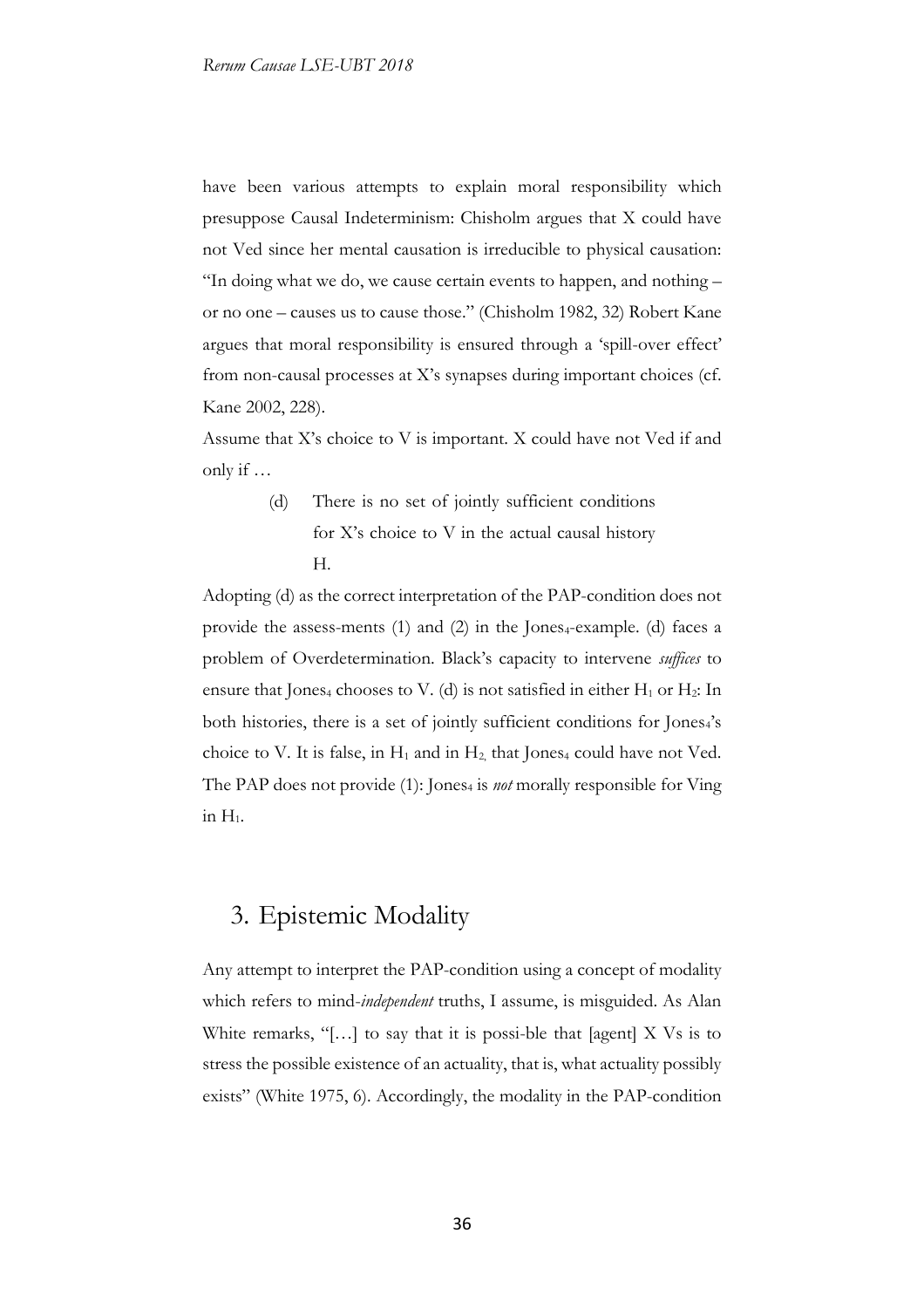should be in-terpreted in a way that depends on a set of *mind*-states (of a person or a group) – not states of affairs. Two mind-*dependent* concepts of modality must be distinguished: Doxastic modals quantify over a domain of possibilities compatible with a set of beliefs (of a person or a group). Epistemic modals quantify over a domain of possibilities compatible with a set of beliefs (of a person or a group) which are *known*. 35

I will only consider epistemic modality.<sup>36</sup> The concept of modality adequate for the PAP-con-dition should quantify over a domain of possibilities compatible with 'some *relevant inform-ational state*' (see von Fintel/Gillies 2011, 108). Apart from a specific account, I guess it has intuitive appeal to interpret the PAP-condition with epistemic modality. As Kent Bach remarks, epistemic modality is of practical importance:

> In everyday conversations we raise, examine, dispute, and ultimately accept or reject epistemic possibilities. The same thing happens in more formal situations, such as investigations, trials, and debates. Some possibilities are left open – they're 'live' possibilities – and some are eliminated or closed. Some are summarily dismissed, some are just overlooked, and some are looked into. (Bach 2011, 23 f.)

In most cases, sentences with epistemic modals do not make any *explicit* reference to the informational state of a person or a group. There are three major accounts of how such 'bare epistemic modality sentences'

<sup>35</sup> Minimally, this is taken to imply that the beliefs in this set are *justified* and *true*. Further problems with this analysis of knowledge, e.g. the possibility of Gettiercases, are ignored.

<sup>36</sup> One could interpret the PAP-condition with doxastic modality: X is morally responsible for Ving only if, according to some set of beliefs (held by X herself or some group) prior to her Ving, it could have been the case that she would not have Ved (cf. sec. 5). I do not think such a view is convincing.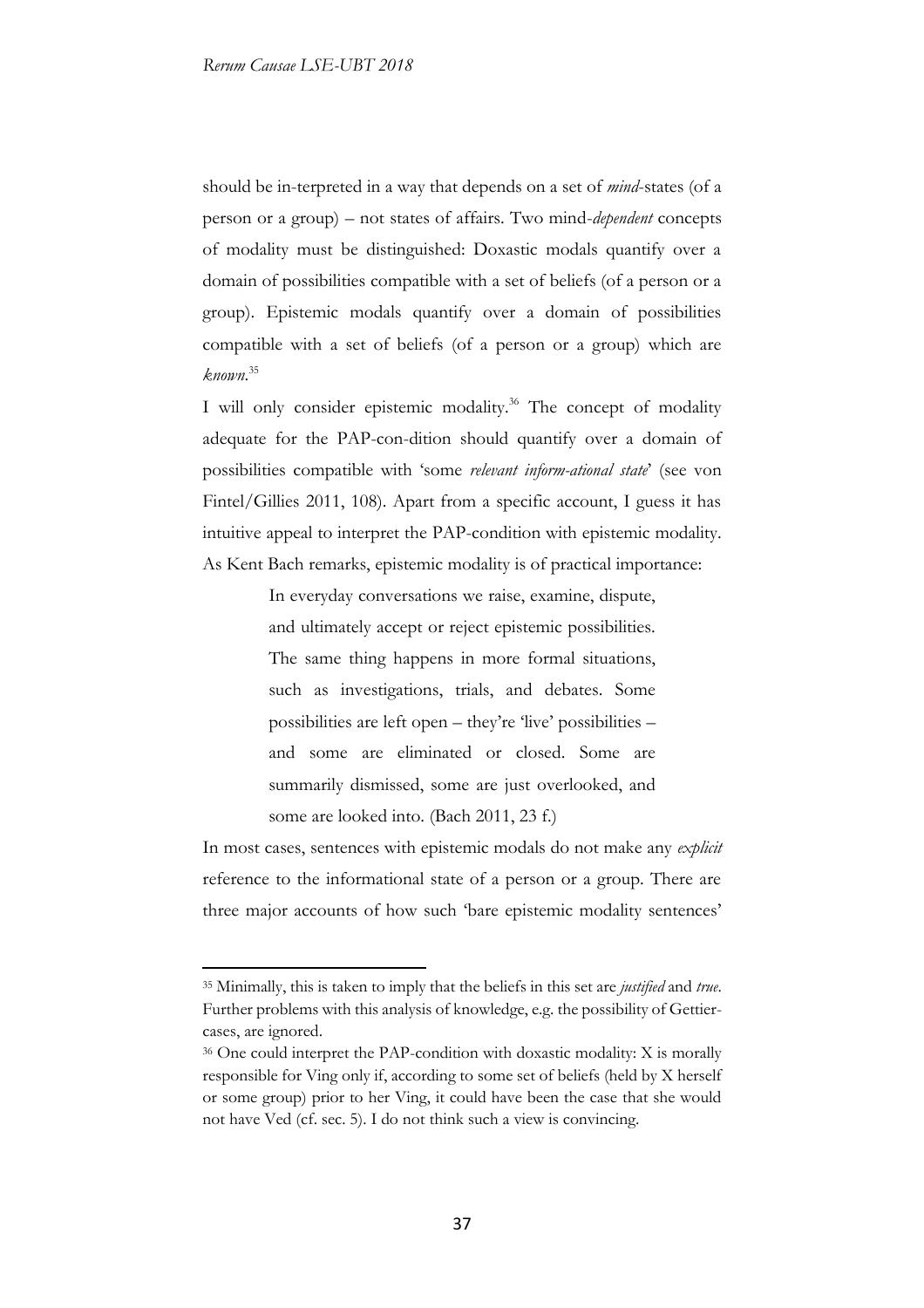(BEMSs) should be conceptualized: Contextualism, Relativism, and Expressivism. The Contextualist assumes that BEMSs, "[…] though not mentioning any perspective, semantically express a *perspective-involving proposition* […]" (Bach 2011, 27). This commits the Contextualist to hold that the sematic content of a BEMS *and* its truth value are the *same* relative to any assessors (Weatherson/Egan 2011, 7). The Relativist denies, at least, one of these conjuncts: She might argue that a BEMS can have different semantic *con-tents* (see Egan/ Hawthorne/Weatherson 2005) or that the *truth value* of the semantic content can differ (see MacFarlane 2011), depending on the person or group assessing it. The Ex-pressivist denies that BEMSs are *truth-apt*: For instance, with an epistemic modal, a speaker might just express her uncertainty (see Yalcin 2007).

#### 4. Contextualism

This paper does not aim to argue for 'the right' account of how BEMSs should be concept-tualized. However, *if* we want to interpret the PAPcondition, using epistemic modality, as a necessary condition for moral responsiblity – understood as a 'thick' concept –, we need to rely on a version of *Contextualism*. This is because the Contextualist – unlike the Relativist and the Expressivist – assumes that BEMSs have *rigid* semantic contents and truth values. I argue that, on a generic version of Contextualism, the PAP-condition can be interpreted such that Frankfurt's argument against the PAP can be rejected.

Various truth conditions for BEMSs have been proposed (see Hacking 1967, Teller 1972, De-Rose 1991, von Fintel/Gillies 2011). They all assume a *relevant* group G with respect to which the semantic content of a BEMS is either true or false. They differ in two dimensions:

Firstly, the conditions either depend on *individual* domains of possibilities compatible with the knowledge of each member of G or on a unified domain compatible with the *aggregate* or 'pooled' information in G. Ian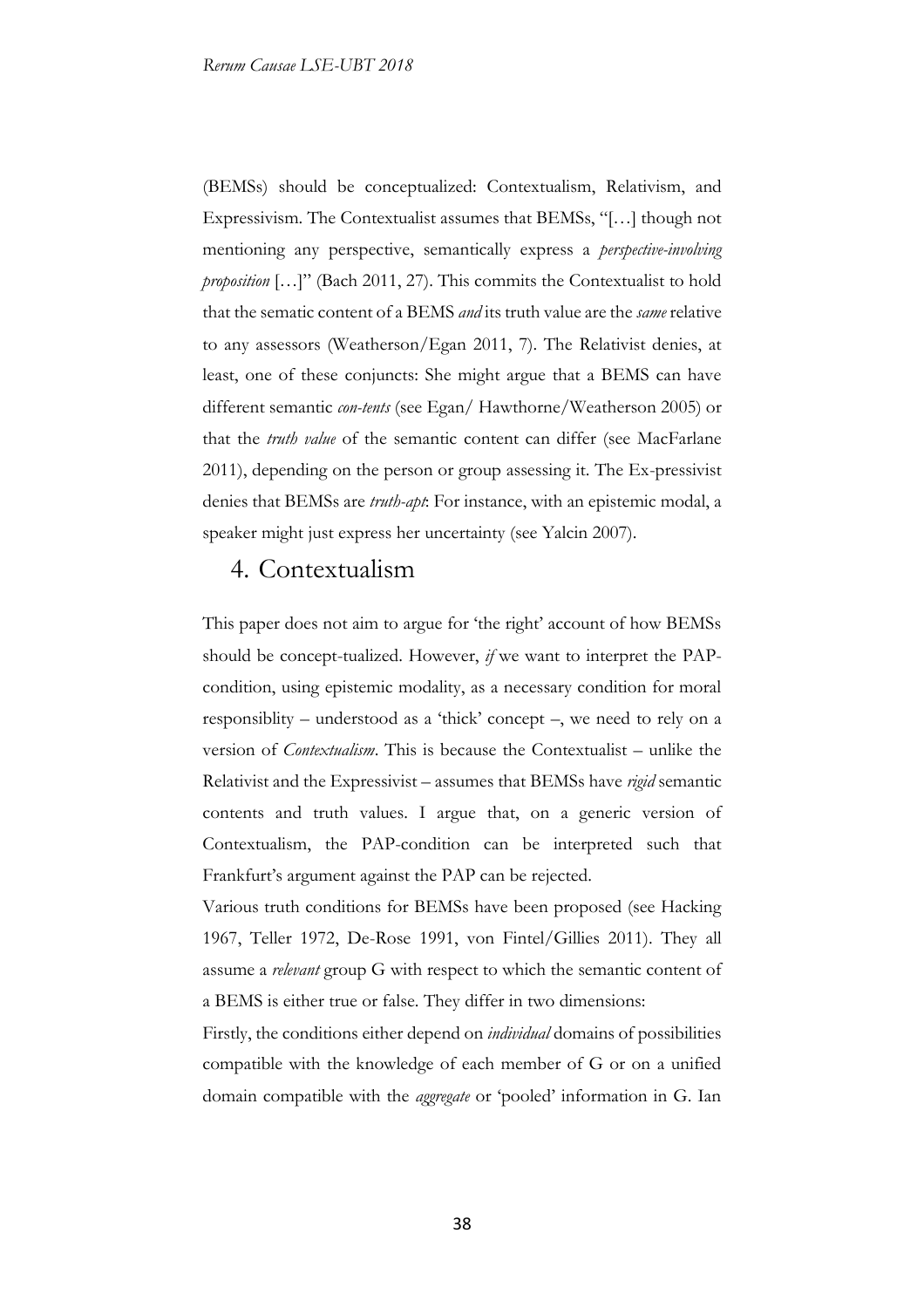Hacking and Keith DeRose require that "[…] no member of the relevant community knows that P is false" (DeRose 1991, 593; Hacking 1967, 148). They hold that, to assess a BEMS, we need to form domains of possibilities compatible with the know-ledge of each member of G *respectively* and, then, evaluate if the BEMS's semantic content is true with respect to each of these individual domains. In contrast, Kai von Fintel and Anthony Gillies argue that a BEMS should be assessed with respect to the domain of possibilities com-patible with the 'pooled' knowledge of all members of G (von Fintel/Gillies 2011, 113).<sup>37</sup> The second condition is stricter: BEMSs easier wind up false.

Fortunately, the case of Jones<sub>4</sub> is relatively simple. There are only two potential members of the relevant group G: Jones<sub>4</sub> and Black. Plausibly, in  $H_1$  and  $H_2$ , Black knows that Jones<sub>4</sub> will V while Jones<sub>4</sub> does not. Therefore, the difference between versions of Contextualism in the first dimension will *not* be relevant here (see sec. 5).

Secondly, the versions differ, in Andy Egan's words, in the 'epistemic reach' they attribute to the members of G (cf. Egan 2007, 8): They differ in the extent to which they take potential knowledge that members of G can acquire within the context into account. Hacking requires that no 'practicable' investigation would establish that P is false (Hacking 1967, 149).<sup>38</sup> This condition is rather strict: It extends the 'epistemic reach' of the members of G beyond what they know they can come to know in the context. DeRose requires that "[…] there is no re-levant way by

<sup>&</sup>lt;sup>37</sup> Paul Teller suggests a set of conditions which aggregates the information in G in a slightly different way than von Fintel and Gillies (cf. Teller 1972, 310 f.). For the argument here, the difference between Teller's and von Fintel and Gillies's aggregation-method is irrelevant.

<sup>38</sup> Von Fintel and Gillies offer interesting alternative proposal: 'Stores of information' could, in a loose sense, be *members* of the relevant group G and directly falsify P (von Fintel/Gillies 2011, 112 f.). The same is not possible for 'plain facts in the world' (von Fintel/Gillies 2011, id.). I will not discuss this.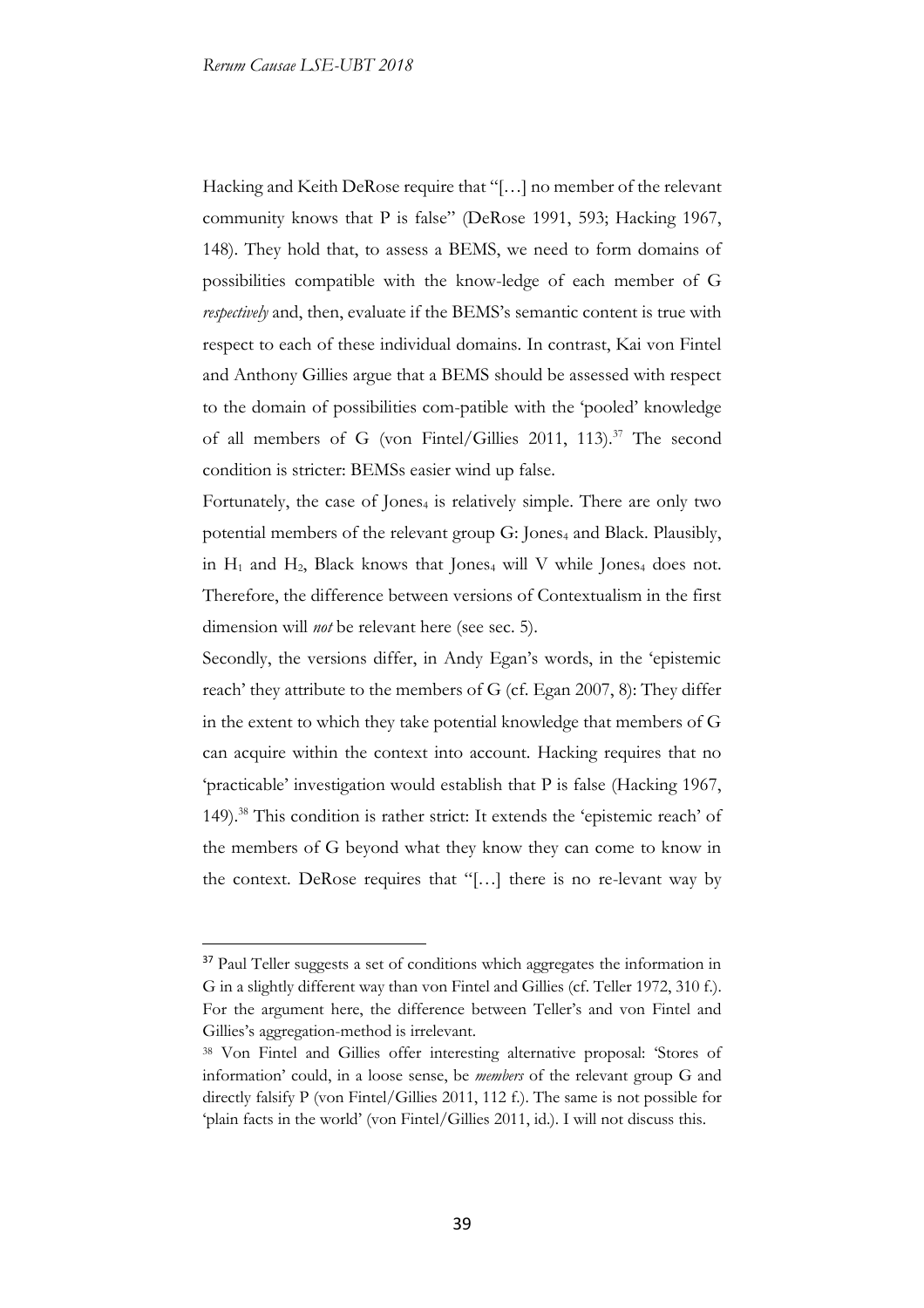which a member of the relevant community can come to know that P is false" (DeRose 1991, 594). This leaves it to the assessor to determine the correct 'epistemic reach' of the members of G in the context. The greater the 'epistemic reach' of the members of G, the stricter the truth condition for BEMSs. The question what is within the 'epistemic reach' of the members of G or what they can come to know in the context is very contentious even among Contextualists (cf. von Fintel/Gillies 2011, 112).

Fortunately, Frankfurt explicitly rules out that Jones<sub>4</sub> can come to know – i.e. that there is a way for him to know – in  $H_1$  that he would V in  $H_2$ :

> [Black] prefers to avoid showing his hand unnecessarily. So he waits until Jones<sub>4</sub> is about to make up his mind what to do, and he does nothing unless it is clear to him  $[\dots]$  that Jones<sub>4</sub> is going to decide to do something other than what he wants him to do. (Frankfurt 1969, 835)

In the Jones<sub>4</sub>-example, it is not relevant which 'epistemic reach' we attribute to Jones<sub>4</sub> in H<sub>1</sub>. Therefore, the difference between versions of Contextualism in the second dimension will *not* be relevant for the subsequent argument (see sec. 5).

The rejection of Frankfurt's argument in section 5 does not depend on any particular version of Contextualism: A *generic* version will do.<sup>39</sup> I stipulate this set of truth conditions for BEMSs (cf. DeRose 1991, 593 f.):

> 'It could have been the case that p' is true If and only if

<sup>39</sup> Though, it needs to be a version which keeps the assumption of *rigid* semantic contents and truth values. Thus, the hypothesis of von Fintel and Gillies that BEMSs are 'ambiguous by design' (von Fintel/ Gillies 2011, 117 ff.), without being, thereby, assessment-*relative*, is excluded.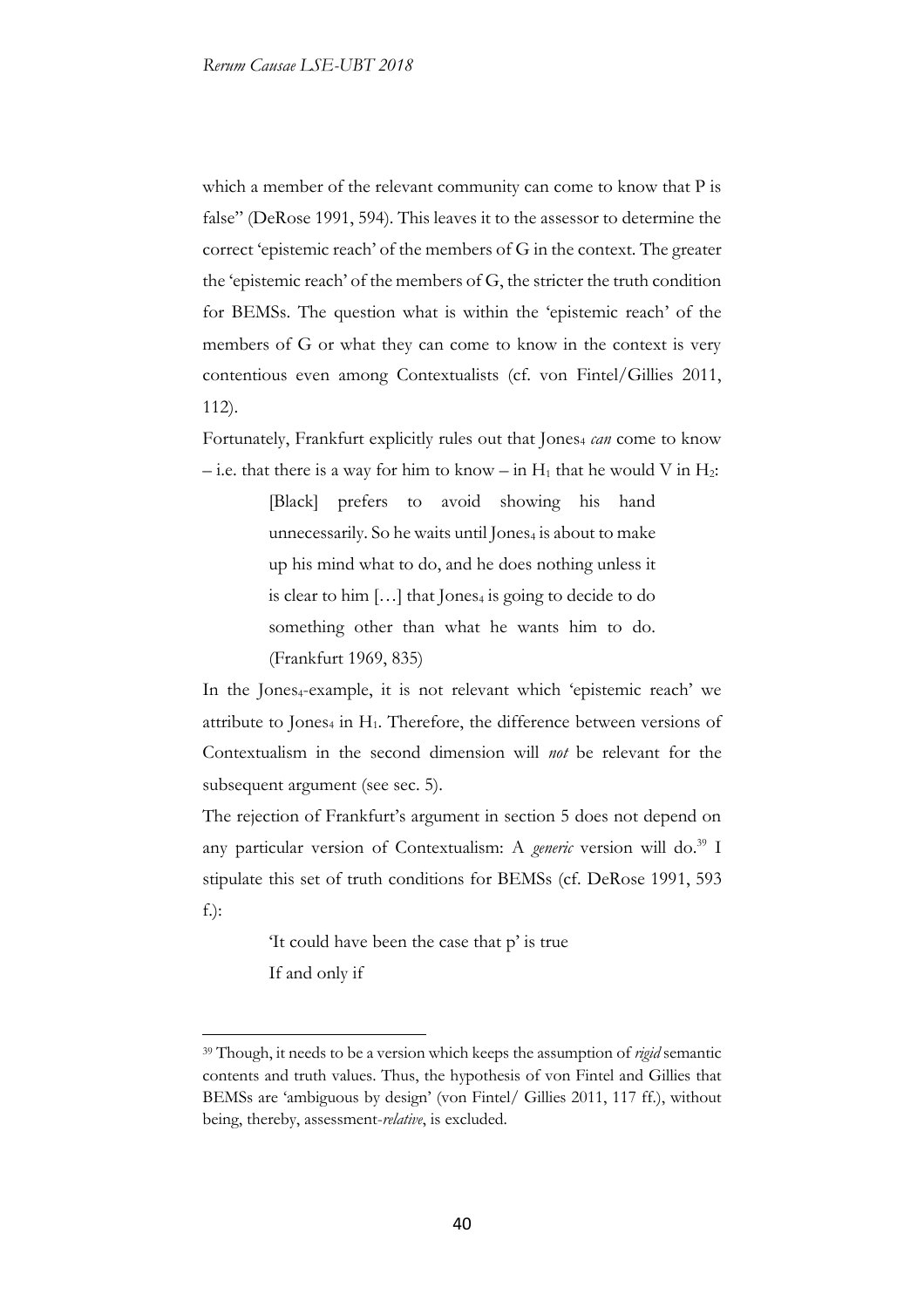(1) no member of the relevant group G knows that P is false

and

-

(2) there is no relevant way by which a member of G can come to know that P is false.

# 5. Alternative Possibilities and Epistemic Modality

Given this generic version of Contextualism, this set of truth conditions is reached by sub-stituting 'X will not V' for 'P' and some tense shifts:

> 'It could have been the case that X would not have Ved' is true If and only if

- (1) no member of the relevant group G knew that X would V and
- (2) there was no relevant way by which a member of G could have come to know that X would V.

The assessor needs to ascertain the relevant group  $G - in (1)$  and  $(2)$ and its 'epistemic reach' – in (2) – with respect to the context of X's *action*. Contextualists often assess BEMSs with re-spect to their context of assertion.<sup>40</sup> Instead of G minimally including the speaker (cf. DeRose 1991, 596), assume that, by default, G includes X.

The truth of the PAP-condition depends on (1) and (2): X *could* have not Ved if and only if it could have been the case that she would not have

<sup>40</sup> I do not think that this is an essential feature of Contextualism about BEMSs. For my purposes here, I assume that the BEMS above is true or false with respect to an informational state in the context of X's Ving. This is no claim about how BEMSs 'should' be interpreted in general.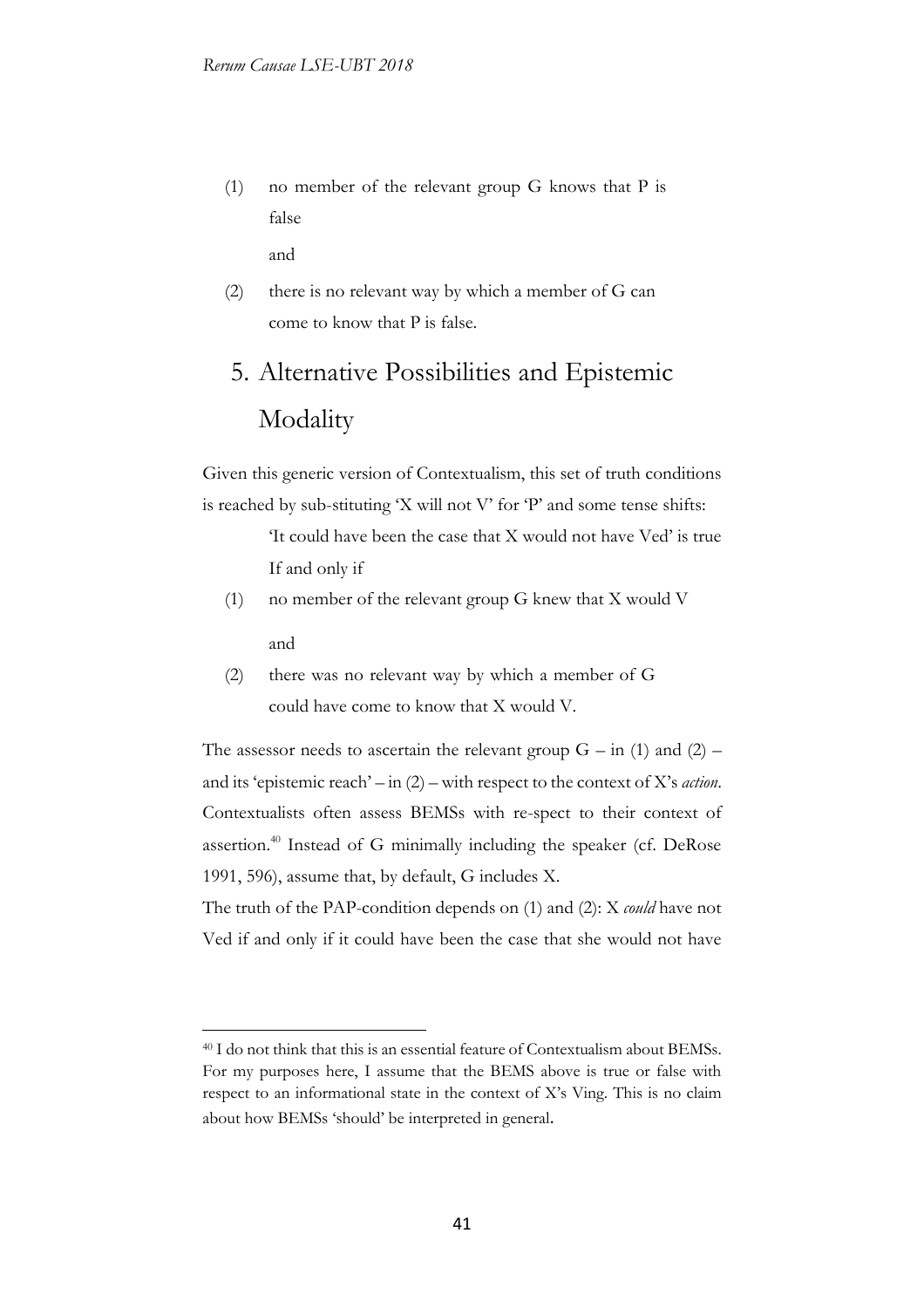Ved. I rely on this epistemic-Contextualist analysis of the PAP to reject Frankfurt's argument.

The Jones<sub>4</sub>-example contains two possible causal histories  $H_1$  and  $H_2$ ; either of them is *actual* (see sec. 1). We need to assess the PAP in H<sub>1</sub> and H<sup>2</sup> respectively:

#### a. Assessing the PAP in  $H_1$

Assume the actual causal history is H<sub>1</sub>: Black did not intervene and Jones<sub>4</sub> Ved. Is it true that Jones<sub>4</sub> could have not Ved in  $H_1$ ?

We need to determine the truth value of the BEMS 'It could have been the case that Jones<sub>4</sub> would not have Ved' according to  $(1)$  and  $(2)$ . This requires us, in a first step, to ascertain who is a member of the *relevant* group  $G$  in  $H_1$ .

The context of the BEMS is Jones $_4$ 's Ving: Thus, by default, Jones $_4$  is a member of G. However, if we consider the *minimal* demarcation of the account of Contextualism, I think that, also by default, Black is *not*. The 'common ground' of all versions of Contextualism is: BEMSs are true with respect to the informational state of a *relevant* group G. Frankfurt specifies nothing to suggest that Black is relevant to Jones $_4$ 's Ving in  $H_1$ . Jones<sub>4</sub> considers whether to V, chooses to V, and subsequently Vs. Black is not relevant to Jones $_4$ 's Ving in  $H_1$ . Where we to give up the restriction on relevance, we would need to accept this condition:

> (e) If an agent Y knew that X would V, then Y is a member of G.

Yet, (e) is unacceptable: It would make the assessment of our BEMS 'humanly' impossible and set the standard for moral responsibility implausibly high. The truth of a BEMS must depend on the informational state of a contextually *relevant* group G (cf. DeRose 1991, 583). As Frank-furt describes the example, in H1, there is *no* reason for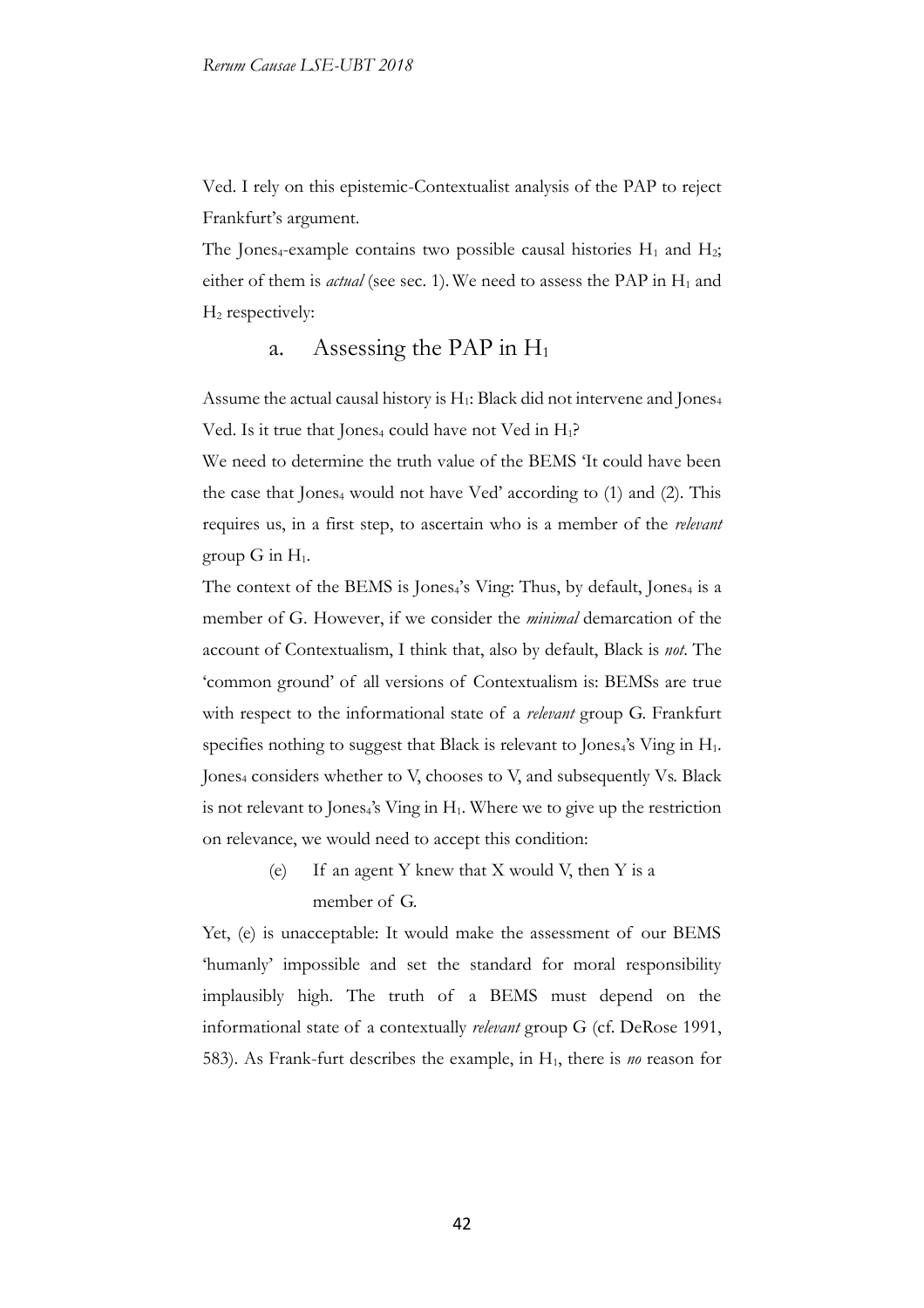the assessor to include Black in G.<sup>41</sup> G consists of one member: Jones<sub>4</sub>. Plausibly, he would not bother to consider whether he should V if he *knew* that he would V. Thus,  $(1)$  is satisfied in  $H_1$ .

Secondly, we need to assess which ways by which a member of G could have come to know that Jones<sub>4</sub> would V are relevant in  $H_1$ . Jones<sub>4</sub> is the only member of G. As stated in section 4, there is *no* way by which Jones<sup>4</sup> can come to know in  $H_1$  that he would V in  $H_2$  – i.e. if he was inclined *not* to V. Black does not 'show his hand'. Thus,  $(2)$  is satisfied in  $H_1$ .

Given  $H_1$  is actual, it is true that, on the epistemic-Contextualist analysis of the PAP, Jones<sup>4</sup> *could* have not Ved: He can be morally responsible for Ving.

b. Assessing the PAP in  $H_2$ 

Assume the actual causal history is  $H_2$ : Black needed to intervene and Jones<sub>4</sub> Ved. Is it true that Jones<sub>4</sub> could have not Ved in  $H_2$ ?

As in section 5.1, we need to determine the truth value of the BEMS 'It could have been the case that Jones<sub>4</sub> would not have Ved' according to (1) and (2). This requires us, in a first step, to ascertain who is a member of  $G$  in  $H_2$ .

In H<sub>2</sub>, it seems that Jones<sub>4</sub> and Black are members of G. Black's intervention was necessary to ensure that Jones<sub>4</sub> Ved. Assume this minimal condition:

> (f) If it is salient in the context of X's Ving that X would not have Ved if an agent Y had not Wed, then Y is a member of G.

In H2, Black's intervention satisfies (f): Black is a member of G. It is plausible to conjecture that Black *knew* that Jones<sub>4</sub> would V. Firstly, Black

<sup>41</sup> It has been suggested to me that an assessor needs a reason *against* including Black in G. This cannot be the case: 'Relevance' entails that there is a reason which explains *why* Y is in G.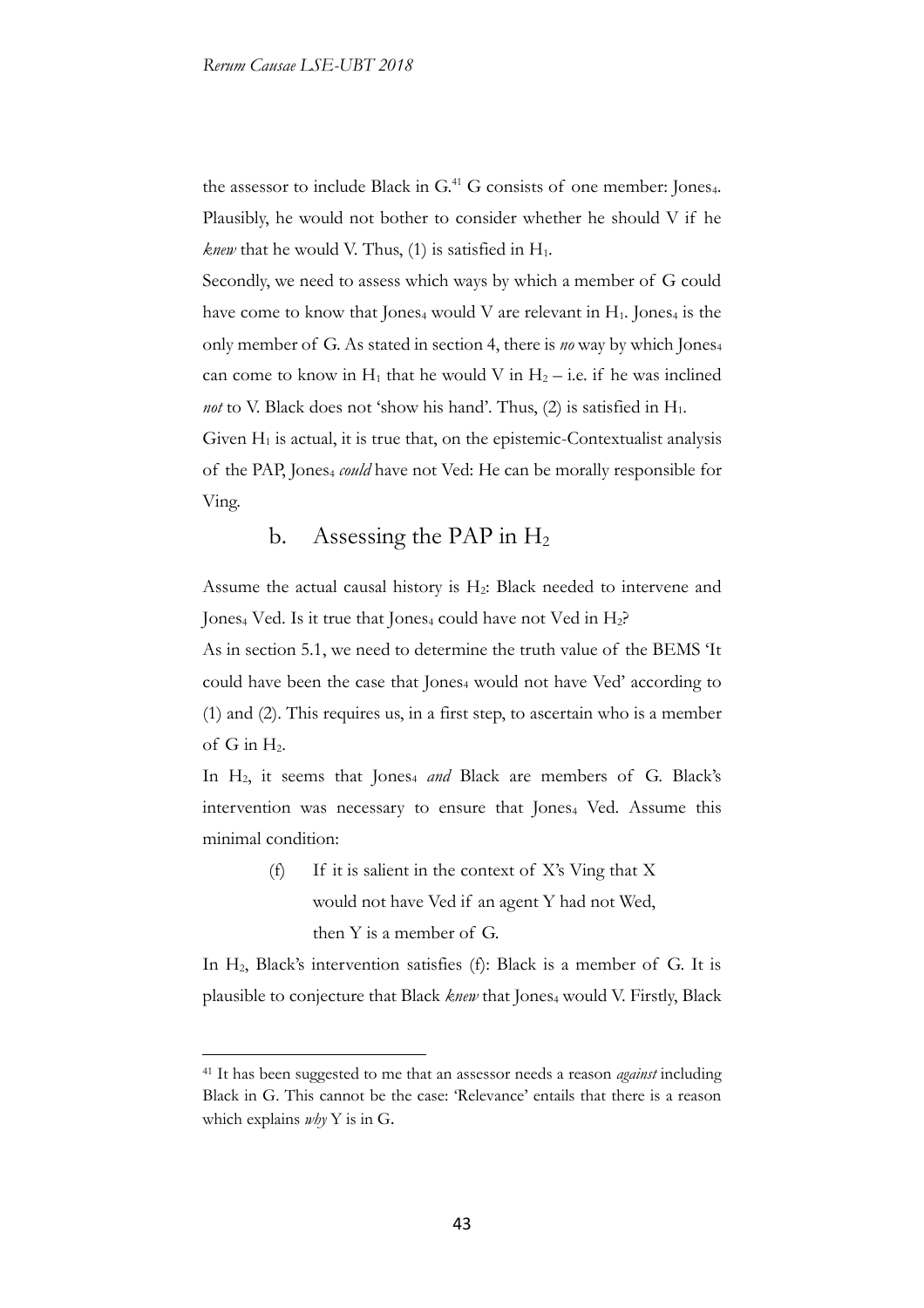had to intend to W before Jones<sub>4</sub> chose to V: We can conjecture that he *believed* that Jones<sub>4</sub> would V. Secondly, Frankfurt supposes that Black can take 'effective steps' to ensure that Jones<sub>4</sub> will V: We can conjecture that his belief is *justi-fied*. Thirdly, Jones<sub>4</sub> Ved in H<sub>2</sub>: Black's belief is *true*. Given this conjecture, since – given  $(f)$  – Black is a member of  $G$ ,  $(1)$  is violated in  $H<sub>2</sub>$ .

It follows that, if  $H_2$  is actual, on the epistemic-Contextualist analysis of the PAP, it is not the case Jones<sub>4</sub> *could* have not Ved: He is *not* morally responsible for Ving.

## 6. Conclusion

The epistemic-Contextualist analysis of the PAP can provide (1) *and* (2) in the Jones<sub>4</sub>-example. Frankfurt's argument against the PAP can be rejected. Yet, even the sceptic of the PAP might analyse the PAP epistemically: She can argue that the PAP-condition has a *non*-rigid semantic content or truth values, relative to the assessor, (Relativism) or that the condition is not *truth-apt* altogether (Expressivism). Accordingly, the PAP would not provide a necessary condition for  $- a$  'thick' concept of – moral responsibility. In any case, I take Frankfurt's example to showcase that mind-*independent* concepts of modality are often unfit to analyse problems, concepts, and conditions related to agency.

## 7. Bibliography

Ayer, Alfred J. <sup>6</sup>1969: "Freedom and Necessity". In: *Philosophical Essays*. London et al.: Macmillan.

Bach, Kent 2011: "Perspectives on Possibilities: Contextualism, Relativism, or What?" In: Egan, Andy/Weatherson, Brian (ed.): *Epistemic Modality*. Oxford et al.: UP.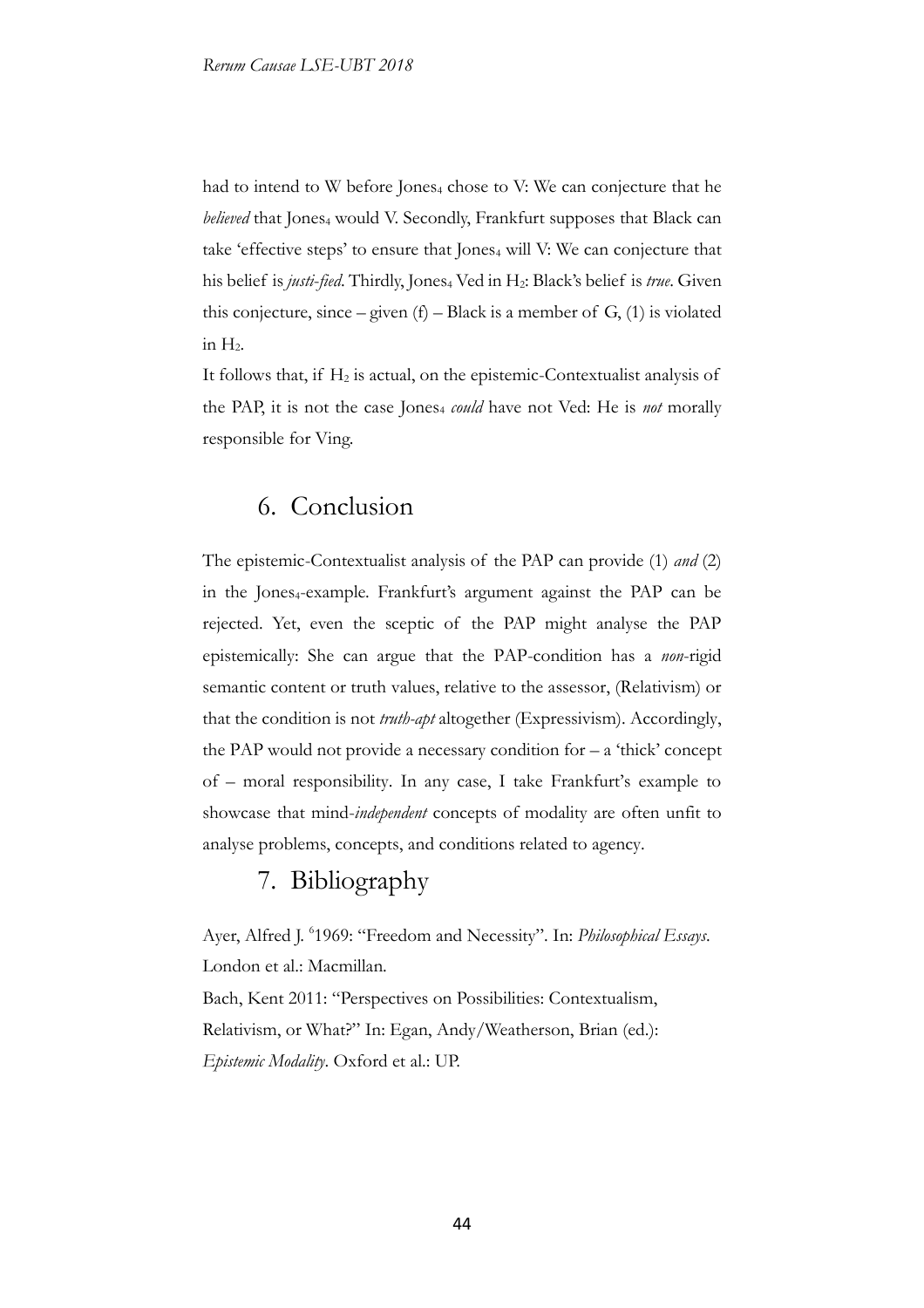Chisholm, Roderick 1982: "Human Freedom and the Self ". In: Watson, Gary (ed.): *Free Will*. Oxford et al.: UP.

DeRose, Keith 1991: "Epistemic Possibilities". In: *The Philosophical Review*, Vol. 100, No. 4, pp. 581-605.

Egan, Andy/Hawthorne, John/Weatherson, Brian 2005: "Epistemic Modals in Context". In: Preyer, Gerhard/Peter, Georg (ed.):

*Contextualism in Philosophy: Knowledge, Meaning, and Truth*. Oxford et al.: UP.

Egan, Andy 2007: "Epistemic Modals, Relativism, and Assertion". In: *Philosophical Studies*, Vol. 133, No. 1, pp. 1-22.

Fischer, John M. 2007: "Compatibilism". In: Fischer, John M. et al.

(ed.): *Four Views on Free Will*. Malden/Oxford: Blackwell.

Frankfurt, Harry G. 1969: "Alternate Possibilities and Moral

Responsibility". In: *Journal of Philosophy*, Vol. 66, No. 23, pp. 829-839.

Hacking, Ian 1967: "Possibility". In: *Philosophical Review*, Vol. 76, No. 2, pp. 143-168.

Hoefer, Carl 2016: "Causal Determinism". In: Zalta, Edward N. (ed.): *The Stanford Encyclo-pedia of Philosophy*,

https://plato.stanford.edu/archives/spr2016/entries/determinismcausal/.

Hume, David 2007 [1748]: *An Enquiry Concerning Human Understanding*. Millican, Peter (ed.). Oxford et al.: UP.

Kane, Robert 2002: "Free Will: New Directions for an Ancient Problem". In: Kane, Robert (ed.): *Free Will*. Malden/Oxford: Blackwell. Kripke, Saul A. 1980: *Naming and Necessity*. Malden/Oxford: Blackwell. Lewis, David K. 1973: *Counterfactuals*. Malden/Oxford: Blackwell. MacFarlane, John 2011: "Epistemic Modals Are Assessment-Sensitive". In: Egan, Andy/ Weatherson, Brian (ed.): *Epistemic Modality*. Oxford et al.: UP.